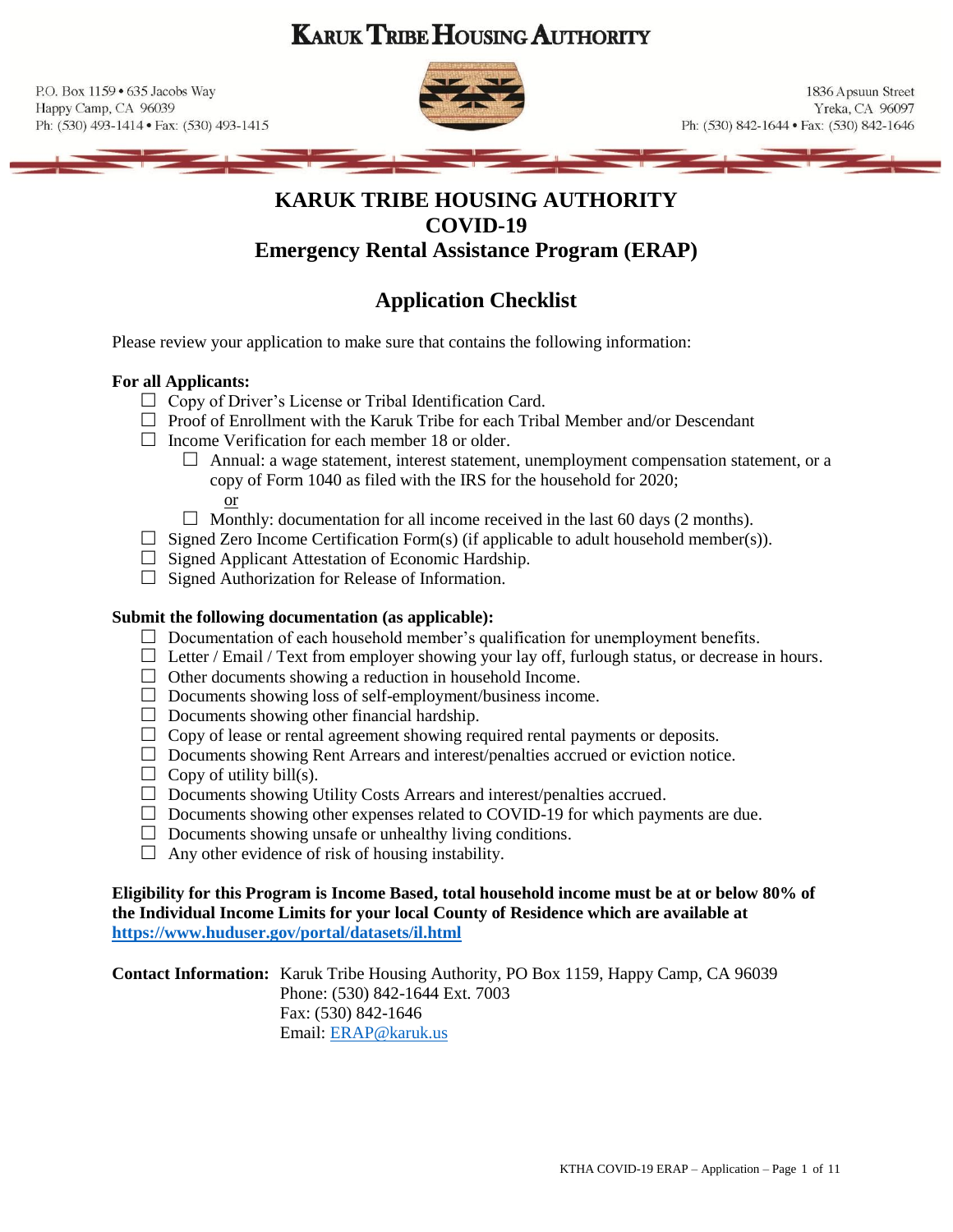

**\*FOR OFFICIAL USE\***

| Date Received:     |
|--------------------|
| Method of Receipt: |
| Received by:       |

## **KARUK TRIBE HOUSING AUTHORITY**

COVID-19

## EMERGENCY RENTAL ASSISTANCE PROGRAM APPLICATION

| <b>Applicant Information</b> |         |                        |        |  |
|------------------------------|---------|------------------------|--------|--|
| <b>Applicant Name:</b>       |         |                        | Date:  |  |
| Date of Birth:               |         | Tribal Enrollment No.: |        |  |
| <b>Mailing Address:</b>      |         | City:                  | State: |  |
| Zip:                         | County: | Phone:                 |        |  |
| Physical Address:            |         | City:                  | State: |  |
| Zip:                         | County: | Email:                 |        |  |

### **General Information**

- 1. Have you or a member of your household applied for a COVID-19 Emergency Rental Assistance Program from any other Tribe or agency?
	- $\Box$  Yes  $\Box$  No
	- a. If yes, from what agency:
- 2. Is a member of your household an Enrolled Member or Descendant of the Karuk Tribe?
	- $\Box$  Yes  $\Box$  No
		- a. If yes, attach proof of membership for each household member.
		- b. NOTE: Only Enrolled Members and Descendants of the Karuk Tribe are eligible.
- 3. Do you currently pay to rent the dwelling unit in which you are living (this includes an apartment, a house, a room in a house or apartment (not with immediate family), or longer-term hotel/motel stay [one week or more])
	- $\Box$  Yes  $\Box$  No
		- a. NOTE: Only Renters are eligible for this program.

### **Household Member Information**

| <b>Name</b> | Date of<br><b>Birth</b> | <b>Tribal</b><br><b>Enrollment No.</b> | <b>Annual or</b><br><b>Monthly</b><br><b>Income</b> | <b>Income Source</b> |
|-------------|-------------------------|----------------------------------------|-----------------------------------------------------|----------------------|
|             |                         |                                        |                                                     |                      |
| 2.          |                         |                                        |                                                     |                      |
| 3.          |                         |                                        |                                                     |                      |
| 4.          |                         |                                        |                                                     |                      |
| 5.          |                         |                                        |                                                     |                      |
| 6.          |                         |                                        |                                                     |                      |
| 7.          |                         |                                        |                                                     |                      |
| 8.          |                         |                                        |                                                     |                      |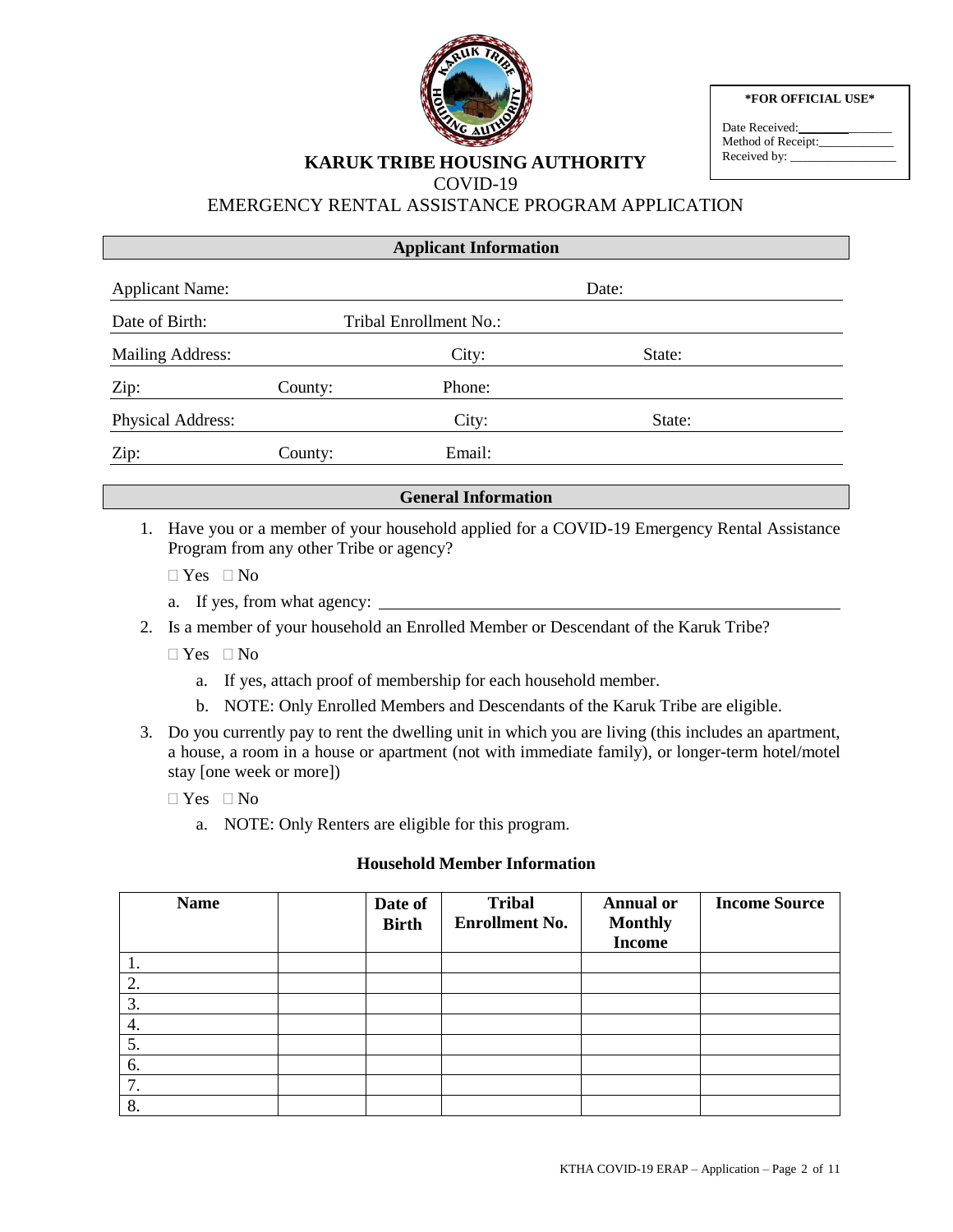#### **Income Verification**

Below, provide information on either the total annual income of your household for calendar year 2020 or your total household monthly income.

- 1. **Annual income** of household for 2020: \$
	- a. Applicant must attach and submit a wage statement, interest statement, unemployment compensation statement, or a copy of Form 1040 as filed with the IRS for the household for 2020.
- 2. **Monthly income** of household: \$\_\_\_\_\_\_\_\_\_\_\_\_\_\_\_\_\_
	- a. Applicant must submit sufficient confirmation of the household's monthly income at the time of application for at least the two months prior to the submission of this application.

#### **Financial hardship**

- 1. Do you or any individual in your household qualify for unemployment benefits?  $\Box$  Yes  $\Box$  No
	- a. If yes, attached supporting documentation demonstrating each individual's qualification for unemployment benefits.
- 2. Have one or more individuals in your household experienced any of the following financial hardship due directly, or indirectly to the COVID-19 pandemic? (check all that apply)
	- $\Box$  A reduction in household Income.
	- $\Box$  Loss of Employment/Temporary Layoff/or Furlough.
	- $\Box$  Reduction in hours/pay.
	- $\Box$  Unable to work or experiencing financial hardship due to no child care/school.
	- $\Box$  Underlying medical condition requiring staying home to prevent exposure.
	- $\Box$  Loss of self-employment/business income.
	- $\Box$  Increased Utility Costs.
	- $\Box$  Other financial hardship; list:
	- a. If you checked any of the boxes above, attach supporting documentation for each hardship, if any is available. (e.g. copies of most recent paycheck stubs or other sources of income showing decrease in income; email/text/letter showing notification of unemployment/reduction in hours, bills showing increase in utility costs incurred, etc.).

#### **Housing Instability**

- 1. Does one or more individual in your household face a risk of experiencing homelessness or housing instability, which may include (check all that apply):
	- $\Box$  A past due utility or rent notice or eviction notice.
	- $\Box$  Unsafe or unhealthy living conditions.
	- $\Box$  Any other evidence of such risk.
	- a. If you checked any of the boxes above, attached supporting documentation demonstrating each type of housing instability, if any is available (e.g. past due utility or rent notice, eviction notice, or other evidence of risk).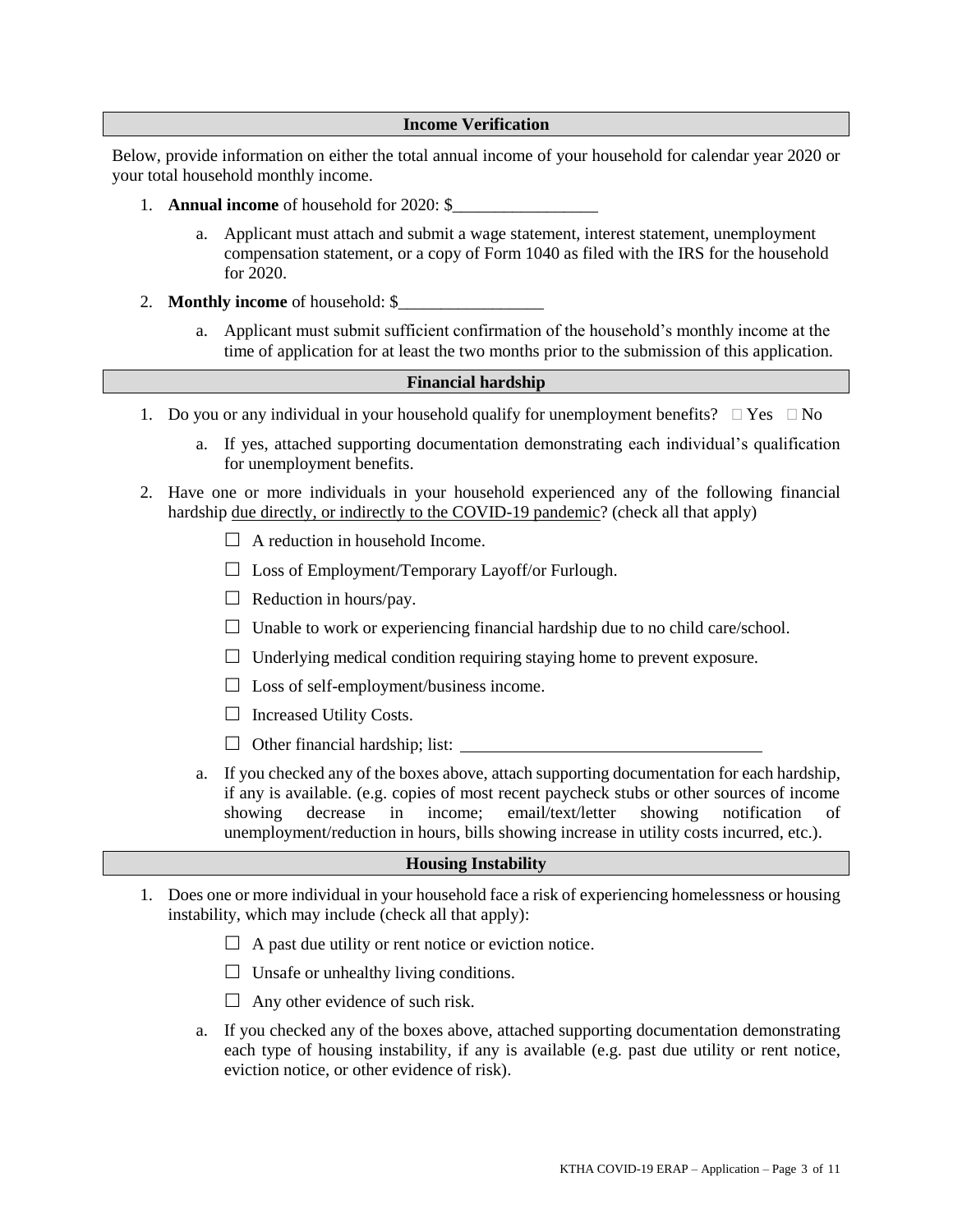b. If you checked any of the boxes above, please describe the details of your housing instability:

#### **Additional Requirements**

- 1. Applicants must sign a release of information form allowing the Karuk Tribe Housing Authority to verify any and all information required to participate in the COVID-19 Emergency Rental Assistance Program.
- 2. If applicants seek Financial Assistance under the ERA Program for additional periods, they will be required to re-submit information and documentation for the rent and utility costs for which they seek assistance.

#### **Financial Assistance**

The Emergency Rental Assistance Program provides Financial Assistance to Eligible Households for rent and utility costs payments and other housing expenses to help alleviate the financial hardships endured from loss of income and increased costs due to the COVID-19 pandemic.

**"Financial Assistance"** means payments provided through the ERA Funds for Rent Arrears, Utility and Home Energy Costs Arrears, Current and Prospective Rent, Current and Prospective Utility Costs, and Other Eligible Housing Expenses.

"**Rent**" is the monthly amount charged by a landlord for possession and occupancy of a dwelling unit. If Utility Costs are included in the monthly payment to the Landlord, they are deemed to be Rent.

"**Utility Costs**" means utility and home energy costs related to the occupancy of rental property (e.g. electricity, gas, water and sewer, trash removal, and energy costs (such as fuel oil)) that are separatelystated charges. Utility Costs do not include telecommunication services (e.g. telephone, cable, and internet services – those "Other Housing Costs").

| A. Rent Arrears and Utility Costs Arrears <sup>1</sup>                                                                                                                                                                                                                                                                                                                                                                          |                                                                                                                                                                                                                                                                                                                                                                                                                                                                   |  |  |  |  |
|---------------------------------------------------------------------------------------------------------------------------------------------------------------------------------------------------------------------------------------------------------------------------------------------------------------------------------------------------------------------------------------------------------------------------------|-------------------------------------------------------------------------------------------------------------------------------------------------------------------------------------------------------------------------------------------------------------------------------------------------------------------------------------------------------------------------------------------------------------------------------------------------------------------|--|--|--|--|
| Do you have any Rent Arrears or Utility Costs<br><b>Arrears?</b> (check all that apply)<br>If you check any of the boxes below, attach supporting<br>documentation for each arrears payment (rental lease, documents<br>showing rent or utility costs arrears and interest accrued, etc.)<br><b>Rent Arrears</b> (Rent payments in arrears):<br>Total amount in Arrears \$<br><b>Phone Number:</b><br>State: <u>Zip: Email:</u> | <b>Rent Arrears and Utility Costs Arrears:</b><br><b>Only</b> includes Rent Arrears and Utility Costs Arrears incurred<br>on or after March 13, 2020.<br>Arrears includes: interest charges and penalties accrued<br>from the date on which the first missed payment after March<br>13, 2020 was due.<br>Arrears does not include: interest charges or penalties<br>accrued for Rent Arrears or Utility Costs Arrears incurred<br>before March 13, 2020.<br>City: |  |  |  |  |

**<sup>1</sup> Arrears Payments**: If any Applicant has any Rent Arrears or Utility Costs Arrears, the Karuk Tribe Housing Authority will first pay those arrears payments before providing payments for any current or future Rent or Utility Costs payments.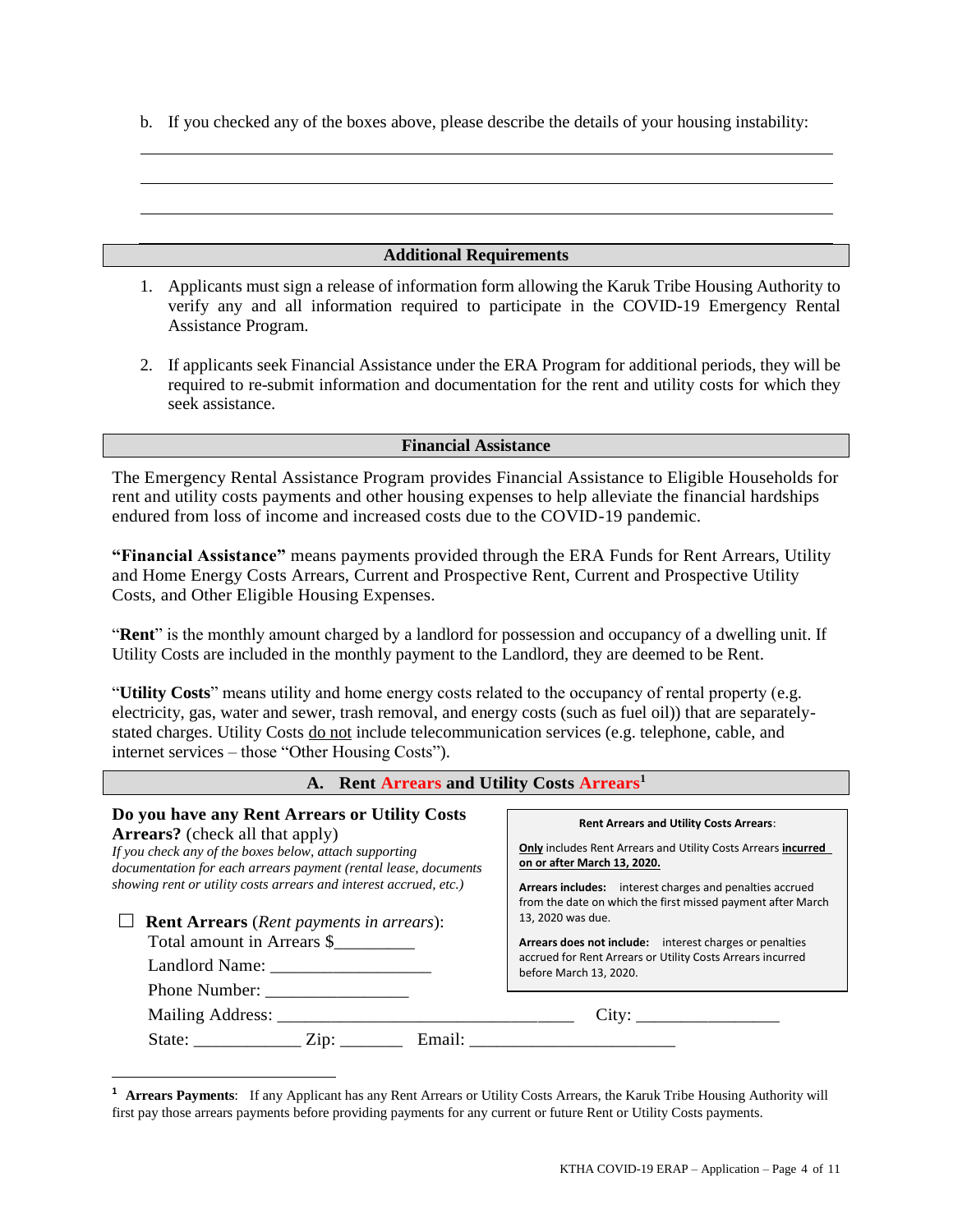|  |  |  |  |  | $\Box$ Utility Costs Arrears (Utility Cost payments in arrears): Total amount in Arrears \$ |  |
|--|--|--|--|--|---------------------------------------------------------------------------------------------|--|
|--|--|--|--|--|---------------------------------------------------------------------------------------------|--|

| State: $\angle$ Zip: $\angle$ |                                                                                          |
|-------------------------------|------------------------------------------------------------------------------------------|
|                               |                                                                                          |
|                               |                                                                                          |
|                               |                                                                                          |
|                               |                                                                                          |
|                               |                                                                                          |
|                               |                                                                                          |
|                               |                                                                                          |
|                               |                                                                                          |
|                               |                                                                                          |
|                               |                                                                                          |
|                               |                                                                                          |
|                               |                                                                                          |
|                               |                                                                                          |
|                               | <b>B.</b> Current Rent and Current Utility Costs                                         |
|                               | Do you expect to be unable to pay your Current Rent or Current Utility Costs payment, or |

**required Deposit to obtain rental housing?**(check all that apply)

*If you check any of the boxes below, attach supporting documentation for each Current Rent or Current Utility Costs payment, if available (rental lease, documents showing rent or utility costs due, etc.)*

|    | <i>yet in arrears</i> ):                  |                                                                                  | <b>Current Rent Payment due:</b> (Rent payment for the current month that is due and owing but not |
|----|-------------------------------------------|----------------------------------------------------------------------------------|----------------------------------------------------------------------------------------------------|
|    | Amount Due: \$                            |                                                                                  |                                                                                                    |
|    |                                           |                                                                                  |                                                                                                    |
|    |                                           |                                                                                  |                                                                                                    |
|    |                                           |                                                                                  |                                                                                                    |
|    |                                           | State: ________________ Zip: ____________ Email: _______________________________ |                                                                                                    |
|    | <b>Current Utility Costs Payments due</b> |                                                                                  |                                                                                                    |
|    |                                           | (Utility Costs that are currently due and owing but not yet in arrears):         |                                                                                                    |
|    |                                           |                                                                                  |                                                                                                    |
|    |                                           |                                                                                  |                                                                                                    |
|    |                                           |                                                                                  |                                                                                                    |
|    |                                           |                                                                                  |                                                                                                    |
|    |                                           |                                                                                  |                                                                                                    |
|    |                                           |                                                                                  |                                                                                                    |
| 3. |                                           |                                                                                  |                                                                                                    |
|    |                                           |                                                                                  |                                                                                                    |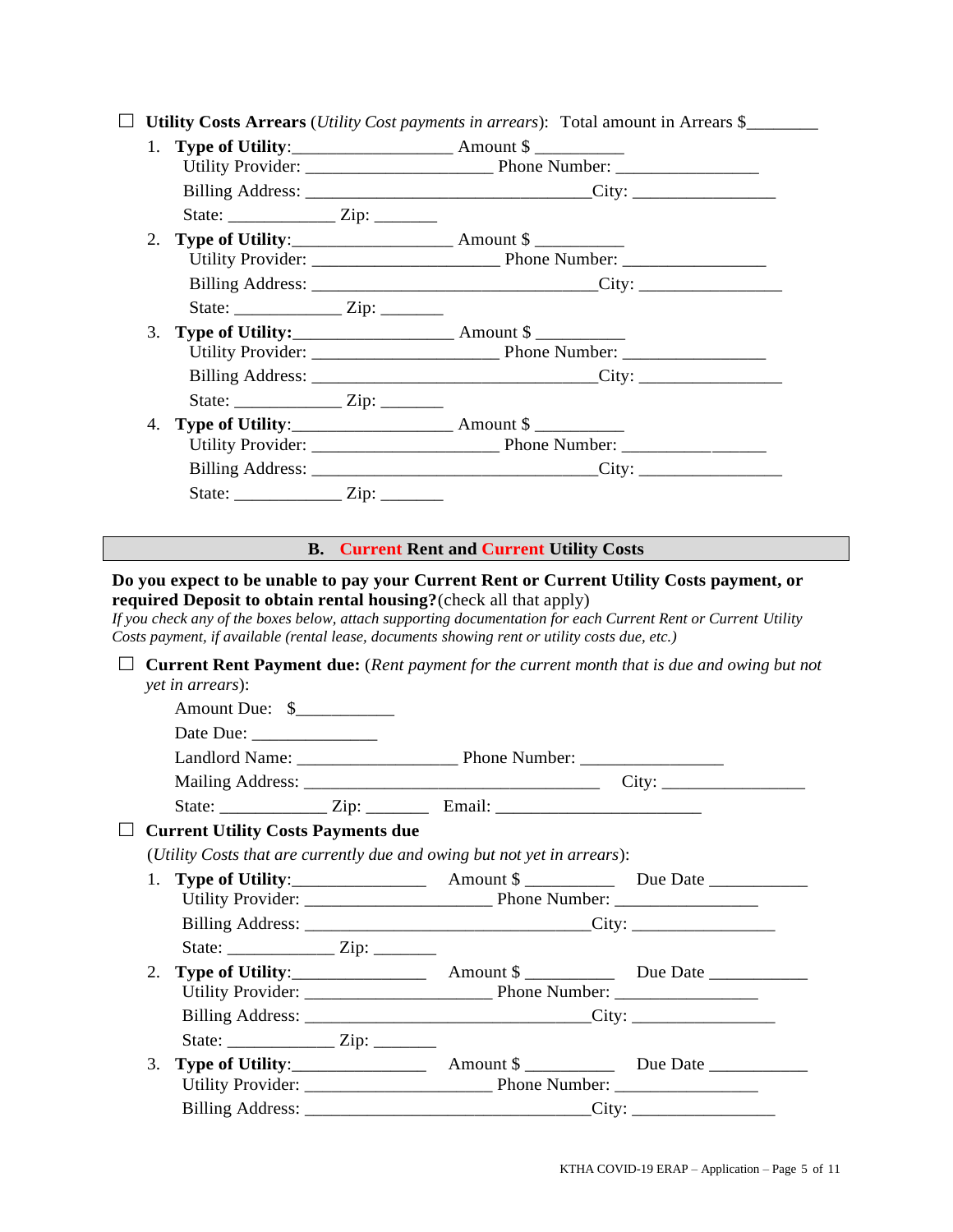| 4. |                                                                   |  |                                                                                      |                                                                                                                |
|----|-------------------------------------------------------------------|--|--------------------------------------------------------------------------------------|----------------------------------------------------------------------------------------------------------------|
|    |                                                                   |  |                                                                                      |                                                                                                                |
|    |                                                                   |  |                                                                                      |                                                                                                                |
|    |                                                                   |  |                                                                                      |                                                                                                                |
| 5. |                                                                   |  |                                                                                      |                                                                                                                |
|    |                                                                   |  |                                                                                      |                                                                                                                |
|    |                                                                   |  |                                                                                      |                                                                                                                |
|    |                                                                   |  |                                                                                      |                                                                                                                |
|    |                                                                   |  | <b>C. Prospective Rent and Prospective Utility Costs</b>                             |                                                                                                                |
|    | <b>payments?</b> (check all that apply)                           |  | Do you expect to be unable to pay your Prospective Rent or Prospective Utility Costs | If you check any of the boxes below, attach supporting documentation for each prospective payment if available |
|    | (rental lease, documents showing rent or utility costs due, etc.) |  |                                                                                      |                                                                                                                |
|    |                                                                   |  | <b>Prospective Rent Payments due</b> (Rent payments expected to be owed):            |                                                                                                                |
|    | Amount Due: \$_____________                                       |  |                                                                                      |                                                                                                                |
|    |                                                                   |  |                                                                                      |                                                                                                                |
|    |                                                                   |  |                                                                                      |                                                                                                                |
|    |                                                                   |  |                                                                                      |                                                                                                                |
|    |                                                                   |  |                                                                                      |                                                                                                                |
|    |                                                                   |  | Prospective Utility Costs Payments due (Utility Costs payments expected to be owed): |                                                                                                                |
| 1. |                                                                   |  |                                                                                      |                                                                                                                |
|    |                                                                   |  |                                                                                      |                                                                                                                |
|    |                                                                   |  |                                                                                      |                                                                                                                |
|    |                                                                   |  |                                                                                      |                                                                                                                |
| 2. |                                                                   |  |                                                                                      |                                                                                                                |
|    |                                                                   |  |                                                                                      |                                                                                                                |
|    |                                                                   |  |                                                                                      |                                                                                                                |
|    |                                                                   |  |                                                                                      |                                                                                                                |
|    |                                                                   |  |                                                                                      |                                                                                                                |
|    |                                                                   |  |                                                                                      |                                                                                                                |
|    |                                                                   |  |                                                                                      |                                                                                                                |
|    |                                                                   |  |                                                                                      |                                                                                                                |
|    |                                                                   |  |                                                                                      |                                                                                                                |
|    |                                                                   |  |                                                                                      |                                                                                                                |
|    |                                                                   |  |                                                                                      |                                                                                                                |
|    |                                                                   |  |                                                                                      |                                                                                                                |
|    |                                                                   |  |                                                                                      |                                                                                                                |
|    |                                                                   |  |                                                                                      |                                                                                                                |
|    | State: $\frac{Zip: \dots}{i}$                                     |  |                                                                                      |                                                                                                                |
|    |                                                                   |  |                                                                                      |                                                                                                                |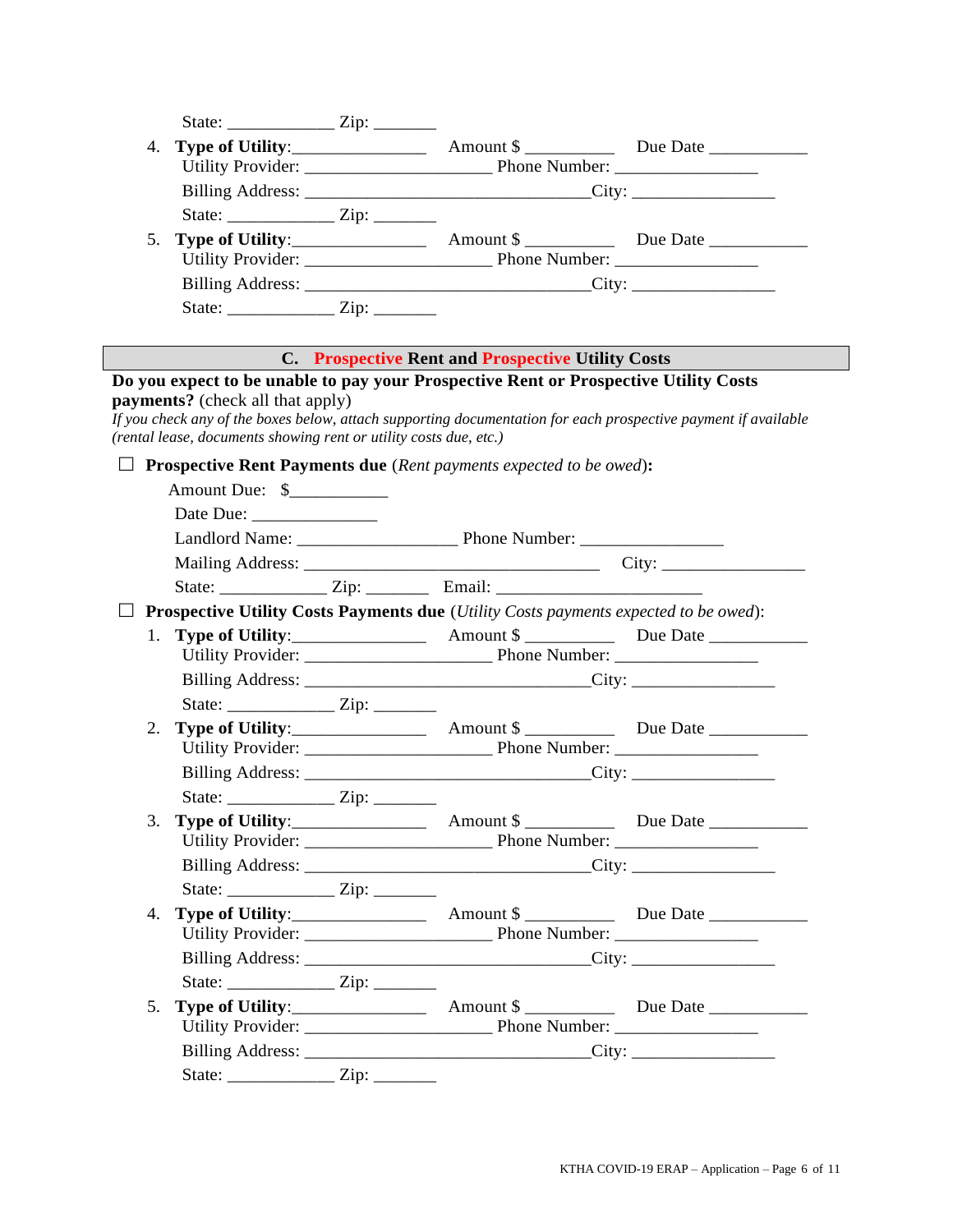| <b>Current Deposit Payment due</b> (Deposit payment for rental housing that is due and owing as a<br>condition of obtaining rental housing):                                                                                                                                                                                                                                                                                                                                  |                           |  |
|-------------------------------------------------------------------------------------------------------------------------------------------------------------------------------------------------------------------------------------------------------------------------------------------------------------------------------------------------------------------------------------------------------------------------------------------------------------------------------|---------------------------|--|
| Amount Due: \$____________                                                                                                                                                                                                                                                                                                                                                                                                                                                    |                           |  |
|                                                                                                                                                                                                                                                                                                                                                                                                                                                                               |                           |  |
| Landlord Name: Phone Number:                                                                                                                                                                                                                                                                                                                                                                                                                                                  |                           |  |
|                                                                                                                                                                                                                                                                                                                                                                                                                                                                               |                           |  |
| State: _______________ Zip: ___________ Email: _________________________________                                                                                                                                                                                                                                                                                                                                                                                              |                           |  |
|                                                                                                                                                                                                                                                                                                                                                                                                                                                                               |                           |  |
| Do you expect to be unable to pay any other Housing Expenses? (check all that apply)                                                                                                                                                                                                                                                                                                                                                                                          | D. Other Housing Expenses |  |
| (Expenses related to housing incurred due, directly or indirectly, to the novel coronavirus disease<br>(COVID-19) outbreak, as defined by the Secretary of Treasury, including Internet / Telecommunications.<br>Maintenance costs are not included in this definition.)<br>If you check any of the boxes below, attach supporting documentation for each housing expenses payment<br>due if available (bills showing payments due, documents showing interest accrued, etc.) |                           |  |
|                                                                                                                                                                                                                                                                                                                                                                                                                                                                               |                           |  |
| Amount Due: \$                                                                                                                                                                                                                                                                                                                                                                                                                                                                |                           |  |
| Date Due:                                                                                                                                                                                                                                                                                                                                                                                                                                                                     |                           |  |
|                                                                                                                                                                                                                                                                                                                                                                                                                                                                               |                           |  |
|                                                                                                                                                                                                                                                                                                                                                                                                                                                                               |                           |  |
| State: ________________ Zip: ___________ Email: ________________________________                                                                                                                                                                                                                                                                                                                                                                                              |                           |  |
|                                                                                                                                                                                                                                                                                                                                                                                                                                                                               |                           |  |
| Amount Due: \$____________                                                                                                                                                                                                                                                                                                                                                                                                                                                    |                           |  |
|                                                                                                                                                                                                                                                                                                                                                                                                                                                                               |                           |  |
|                                                                                                                                                                                                                                                                                                                                                                                                                                                                               |                           |  |
|                                                                                                                                                                                                                                                                                                                                                                                                                                                                               |                           |  |
| State: ________________ Zip: ___________ Email: ________________________________                                                                                                                                                                                                                                                                                                                                                                                              |                           |  |
|                                                                                                                                                                                                                                                                                                                                                                                                                                                                               |                           |  |
| Amount Due: \$                                                                                                                                                                                                                                                                                                                                                                                                                                                                |                           |  |
|                                                                                                                                                                                                                                                                                                                                                                                                                                                                               |                           |  |
| Provider: Phone Number:                                                                                                                                                                                                                                                                                                                                                                                                                                                       |                           |  |
|                                                                                                                                                                                                                                                                                                                                                                                                                                                                               |                           |  |
|                                                                                                                                                                                                                                                                                                                                                                                                                                                                               |                           |  |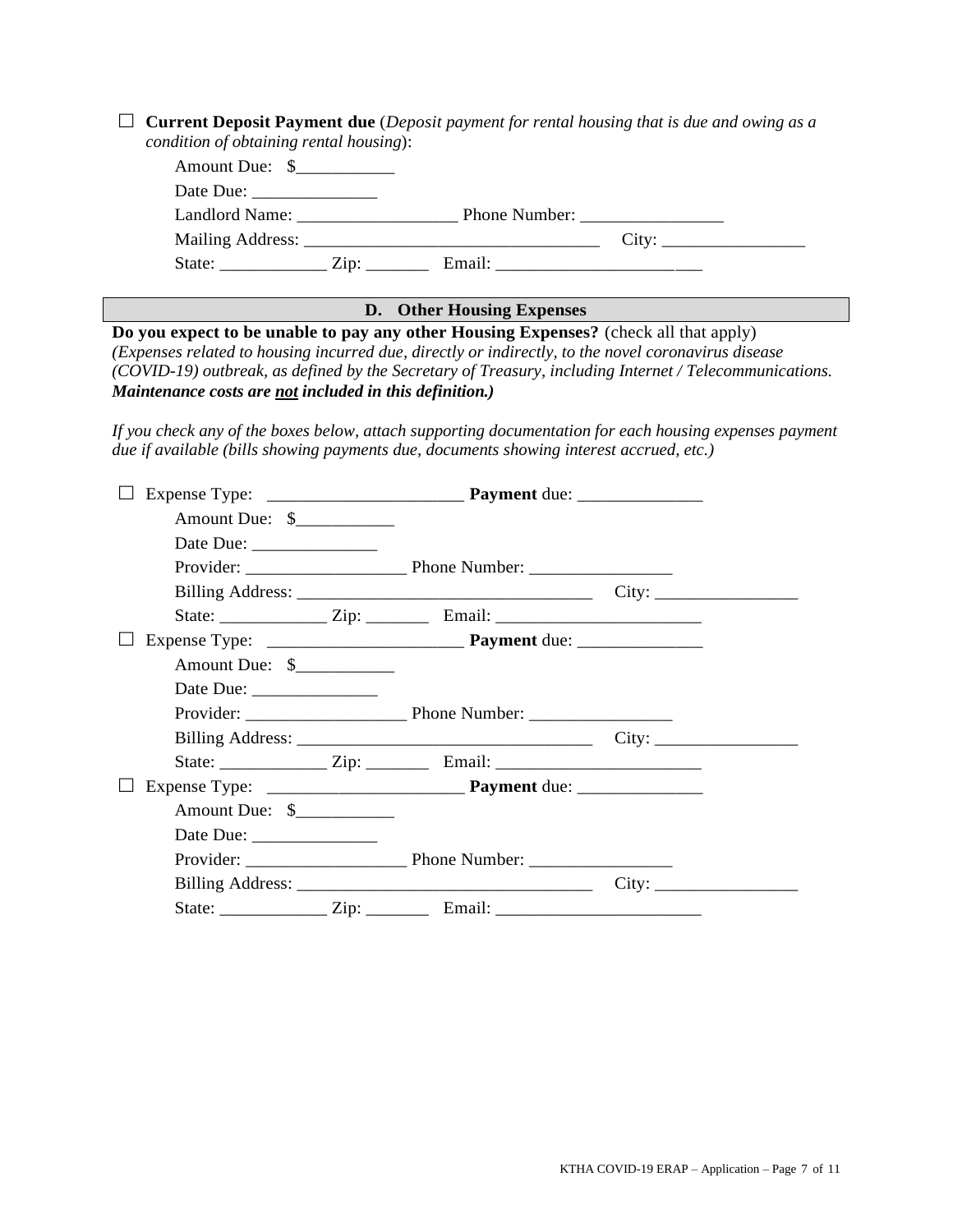#### **Applicant Acknowledgements and Attestation**

I understand that I am required to update my application whenever any determining factor of eligibility changes. This includes employment/annual income, contact information, no longer qualifying for unemployment benefits, no longer experiencing a reduction in household income or other financial hardship, no longer facing a risk of homelessness or housing instability, or having a household income that is above 80 percent of the Area Median Income for the household.

By my signature below, *I hereby certify and attest* that all of the foregoing information and attached documentation is true and correct. I understand that providing any false statements, false information, any misleading statements or information, or if I fail to notify the Karuk Tribe Housing Authority of changes to my household's eligibility, will be grounds for denial of the application or, if assistance has already been granted, recapture of any funds granted, and may be grounds civil or criminal prosecution if the Karuk Tribe Housing Authority determines it is appropriate to do so.

APPLICANT SIGNATURE DATE

#### **Application Received by Karuk Tribe Housing Authority:**

STAFF MEMBER SIGNATURE DATE

| Approved: |                      | <b>OFFICIAL USE ONLY</b> |
|-----------|----------------------|--------------------------|
|           | Denial Communicated: |                          |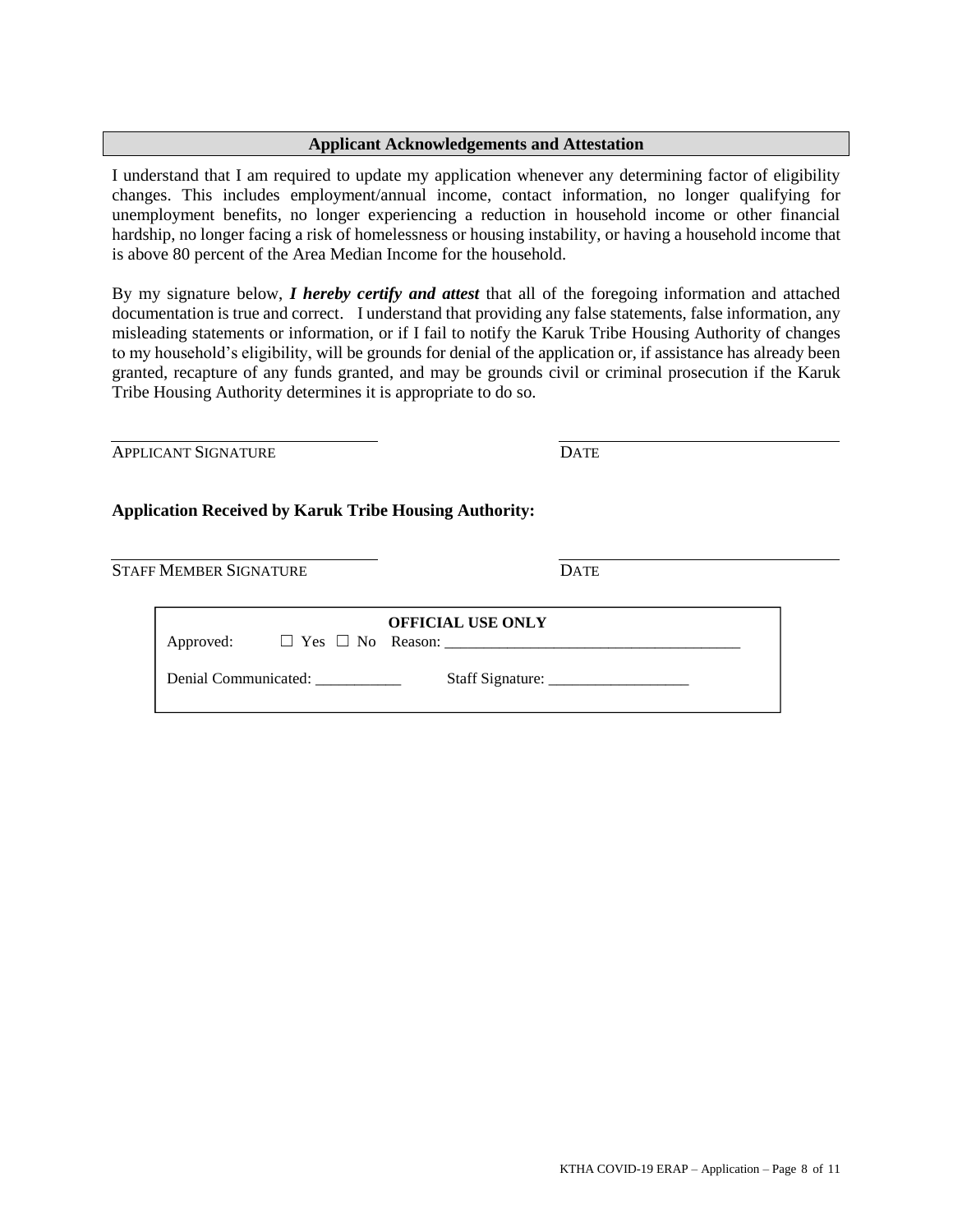

## **KARUK TRIBE HOUSING AUTHORITY** COVID-19 EMERGENCY RENTAL ASSISTANCE PROGRAM

## **Applicant Attestation of Economic Hardship**

### *In order for Financial Assistance to be provided under the ERA Program, this Attestation of Economic Hardship must be completed and signed/dated by the applicant***.**

I, \_\_\_\_\_\_\_\_\_\_\_\_\_\_\_\_\_\_\_\_\_\_\_\_\_, the Applicant, do hereby attest that one or more individuals in my household have experienced a reduction in household income, incurred significant costs, or experienced other financial hardship, **due directly, or indirectly, to the COVID-19 pandemic**.

I agree to notify the Karuk Tribe Housing Authority of any significant changes to my household income or financial status that would impact my eligibility for the ERA Program.

By my signature below, *I certify and attest* that the preceding facts are true and correct to the best of my knowledge and belief. I understand that providing misleading or false information may result in denial or require repayment of benefits received.

\_\_\_\_\_\_\_\_\_\_\_\_\_\_\_\_\_\_\_\_\_\_\_\_ Applicant Signature

\_\_\_\_\_\_\_\_\_\_\_\_\_\_\_\_\_\_\_\_\_\_\_\_

Date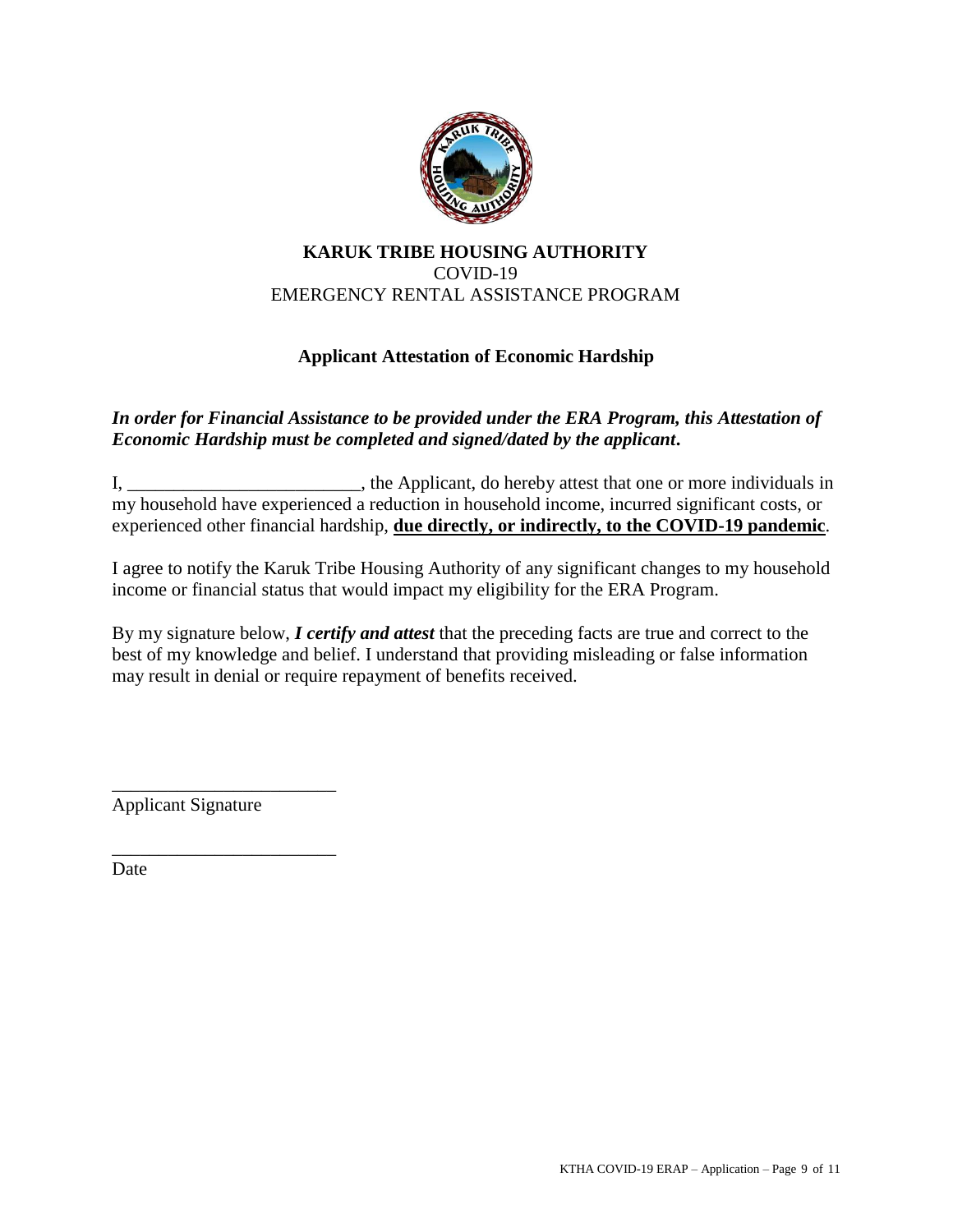

## **KARUK TRIBE HOUSING AUTHORITY** COVID-19 EMERGENCY RENTAL ASSISTANCE PROGRAM

## **Applicant Authorization for Release of Information**

I, [print name] ("Applicant") am applying for certain housing assistance services from the **Karuk Tribe Housing Authority (KTHA)**.

As part of my application for services, I am required to provide background information for **KTHA's** confidential use, to determine my eligibility, and provide aid.

I hereby authorize the release of any and all records or other information regarding me and my household, in whatever format, that the person or entity has in his, her or its possession to:

**Karuk Tribe Housing Authority: PO Box 1159, Happy Camp, CA 96039 Phone: (530) 842-1644, Extension 7003 Fax: (530) 842-1646 Email: [ERAP@karuk.us](mailto:ERAP@karuk.us)**

A photographic or facsimile copy of this authorization may be deemed to be the equivalent of the original and may be used as a duplicate original.

By my signature below, I certify and attest that I am voluntarily authorizing the release of any records or other information regarding me, and my household, that is in your possession to the **Karuk Tribe Housing Authority**.

This release and authorization is ongoing until expressly revoked in writing by the undersigned.

Thank you; your prompt reply will help in processing my application.

Applicant Signature

\_\_\_\_\_\_\_\_\_\_\_\_\_\_\_\_\_\_\_\_\_\_\_\_

\_\_\_\_\_\_\_\_\_\_\_\_\_\_\_\_\_\_\_\_\_\_\_\_

Date